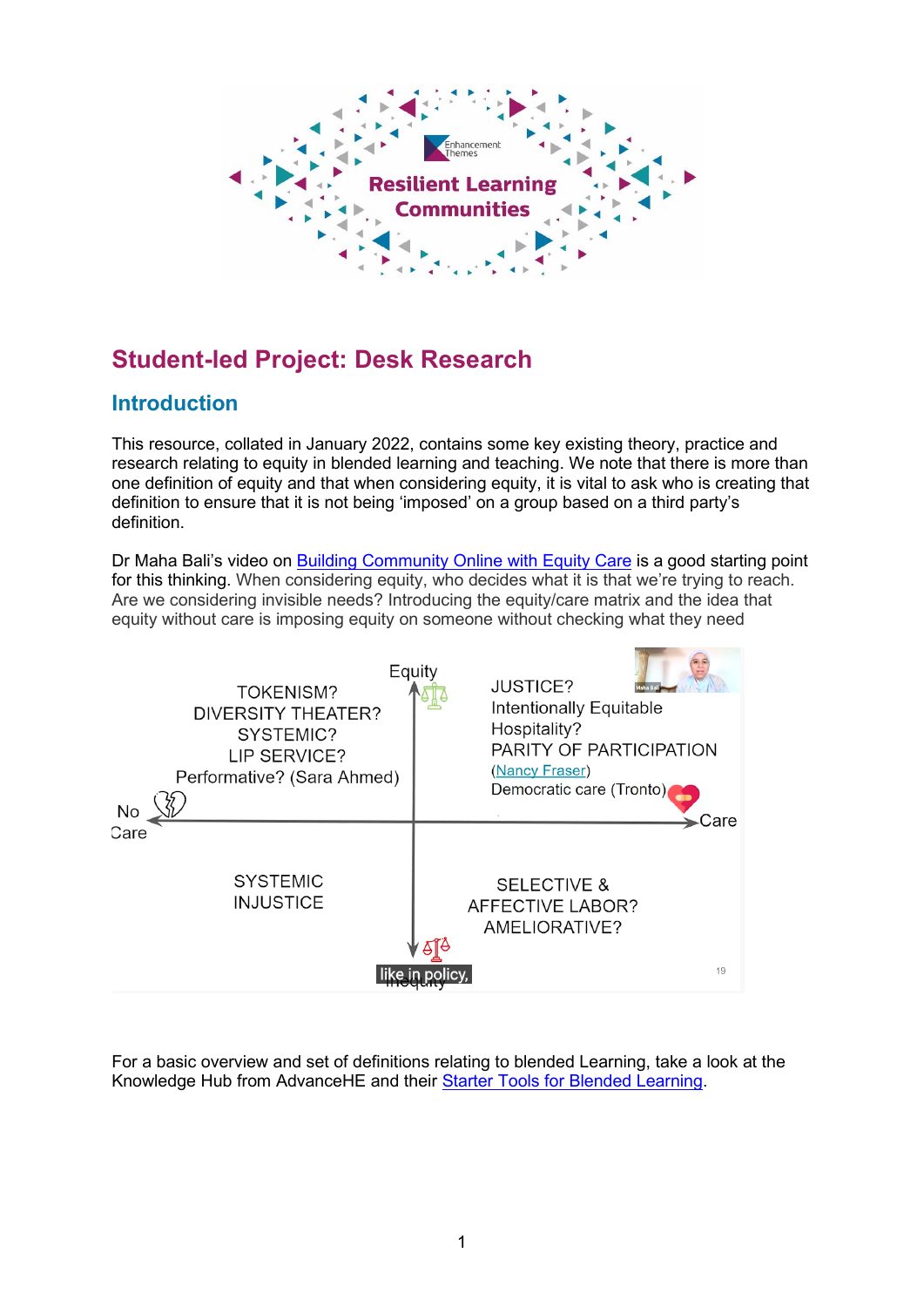## **Themes emerging from research**

#### **Theme: Pedagogy**

(course design, assessment design, misconceptions relating to online learning and teaching)

**These resources consider how learning and teaching design can be adapted to include equitable practices. They examine how education is delivered to students and how they can be taught about equity in both online and face to face provision.**

1. Teaching in Higher Ed Podcast with Christian Friedrich *Equity in Learning Design* <https://teachinginhighered.com/podcast/equity-learning-design/>

Dr Friedrich talks about accessibility of online learning as well as the importance of pedagogy in setting up digital learning environments in ensuring marginalised groups are supported.

2. Blog Post: Entangled *Pedagogy Applied to Learning Spaces and Hyflex Teaching* [https://blog.mahabali.me/educational-technology-2/entangled-pedagogy-applied-to](https://blog.mahabali.me/educational-technology-2/entangled-pedagogy-applied-to-learning-spaces-and-hyflex-teaching/)[learning-spaces-and-hyflex-teaching](https://blog.mahabali.me/educational-technology-2/entangled-pedagogy-applied-to-learning-spaces-and-hyflex-teaching/)

In this blog post, Dr Maha Bali explores the idea of entangled pedagogy as a tool for creating learning in digital spaces that allows for elevating the agency of a varied group of stakeholders in education.

*3. Online Learning as Embodied, Socially Meaningful Experience* <https://link.springer.com/article/10.1007%2Fs42438-019-00048-9>

An article on the misconceptions we may have about online learning. It gives insights into the importance of moving beyond thinking of challenges digital learners face only in contexts of distance and technology into taking into account limiting factors such as time, policy, infrastructure and pedagogy.

4. *Critical pedagogy and teacher professional development for online and blended learning: the equity imperative in the shift to digital* <https://link.springer.com/content/pdf/10.1007/s11423-020-09864-4.pdf>

Critical pedagogy as an overarching framework for educational practitioners, advocating reflectiveness on their own role as educators and contextualising learners' circumstances to avoid marginalising students.

5. Universal Design Learning [Universal design for learning: an introduction and getting started | THE Campus](https://www.timeshighereducation.com/campus/universal-design-learning-introduction-and-getting-started?mc_cid=f307d71bfa&mc_eid=e65e3b6827)  [Learn, Share, Connect \(timeshighereducation.com\)](https://www.timeshighereducation.com/campus/universal-design-learning-introduction-and-getting-started?mc_cid=f307d71bfa&mc_eid=e65e3b6827) [UDL: Research Evidence \(cast.org\)](https://udlguidelines.cast.org/more/research-evidence)

Learner centred principles to help design flexible and inclusive curriculum

6. University of Glasgow Inclusive Education Approach

Inclusive education is a huge part of learning and teaching at Glasgow, after the Understanding Racism report was published in 2020. It forms a pivotal part of the Learning and Teaching Strategy: [https://www.gla.ac.uk/media/Media\\_775156\\_smxx.pdf](https://www.gla.ac.uk/media/Media_775156_smxx.pdf)

The University also has an Inclusive Education Policy: [https://www.gla.ac.uk/media/Media\\_543881\\_smxx.pdf](https://www.gla.ac.uk/media/Media_543881_smxx.pdf)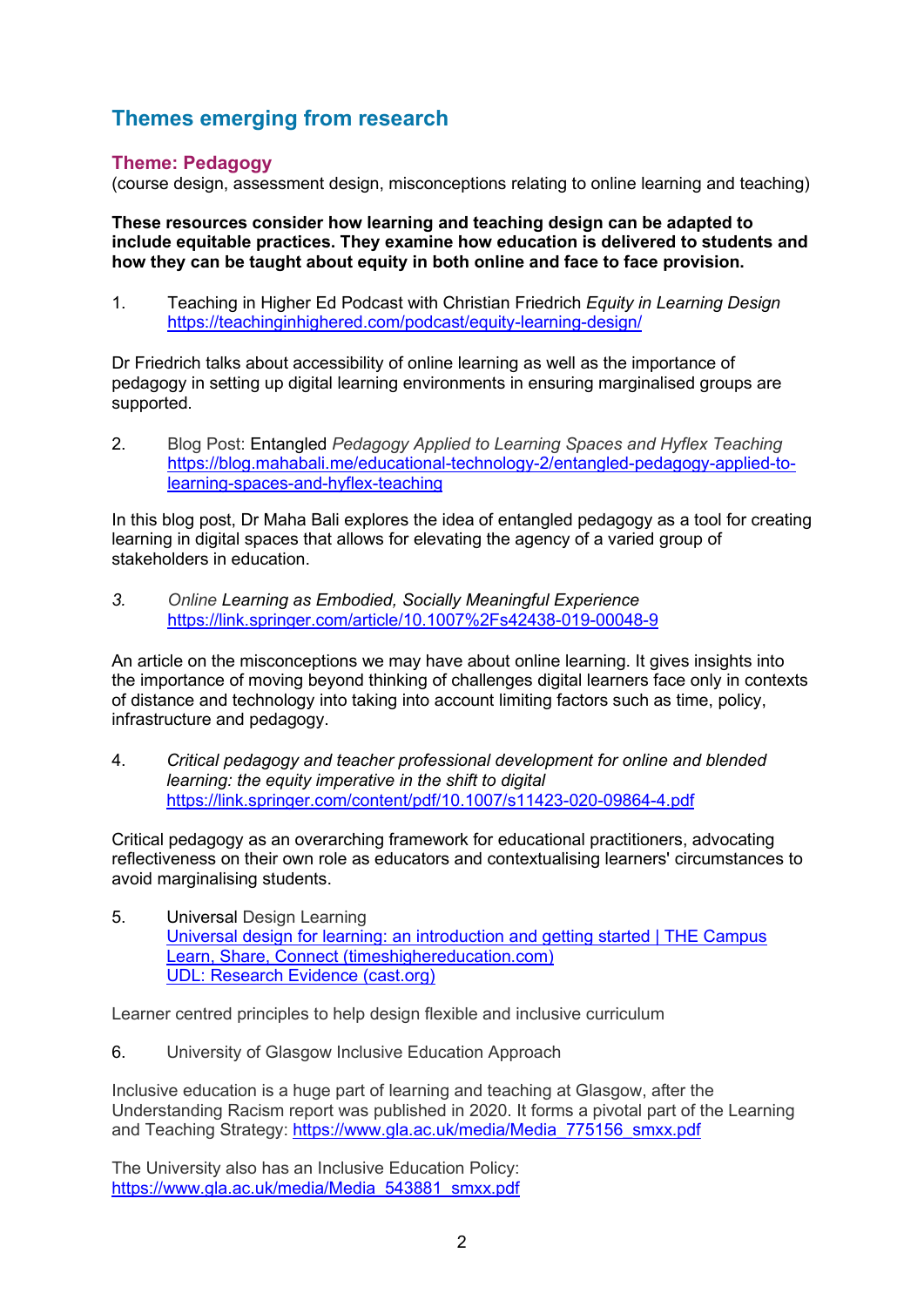#### **Theme: Accessibility**

(facilities, internet connection, teaching and learning across different devices, learners and staff digital skills levels, learners and staff studying environments - living circumstances, need for quiet spaces to learn etc)

**A selection of resources relating to the impact of accessibility on the learning experience with guidelines and ideas for creating accessible spaces for learners. These include examples of how to infuse flexibility and responsiveness into learning spaces so that a student's experience is not negatively impacted, regardless of the delivery mode.**

7. *Sample Community Ground Rules* – Accessibility [https://onlinenetworkofeducators.org/2017/10/06/community-groundrules](https://onlinenetworkofeducators.org/2017/10/06/community-groundrules/)

Guidelines for creating safe, equitable online spaces for learners.

- 8. *Online Teaching: Accessibility and Inclusive Learning* [https://www.futurelearn.com/microcredentials/online-teaching-accessibility-and](https://www.futurelearn.com/microcredentials/online-teaching-accessibility-and-inclusive-learning)[inclusive-learning](https://www.futurelearn.com/microcredentials/online-teaching-accessibility-and-inclusive-learning)
- 9. Herriot Watt: Responsive Blended Learning Approach [https://lta.hw.ac.uk/wp-content/uploads/10\\_RBL-Teaching-online-and-on-campus](https://lta.hw.ac.uk/wp-content/uploads/10_RBL-Teaching-online-and-on-campus-simultaneously.pdf)[simultaneously.pdf](https://lta.hw.ac.uk/wp-content/uploads/10_RBL-Teaching-online-and-on-campus-simultaneously.pdf) <https://lta.hw.ac.uk/resources/responsive-blended-learning/>

Students and staff working together to inspire learning that can happen successfully either online or F2F or blended – that is, if new restrictions are imposed or lifted, the learning experience will not be impacted. This helps to build something inherently flexible and responsive.

#### **Theme: Digital Technologies**

(inherent bias in how the digital technologies are designed and its influence on education)

**A selection of resources which consider how digital technologies can contain inherent biases. The resources provide alternatives on how to counteract this, and the influence of digital technologies in education equity.**

10. *Challenging assumptions about 'moving online' in response to COVID19, and some practical advice* - Digital Tech <https://mededpublish.org/articles/9-83>

A more general article on designing online teaching from on-campus materials. Useful in setting up the landscape of potential misconceptions of those previously unfamiliar with digital teaching and giving simple directions on how to avoid creating online learning that can lead to marginalisation.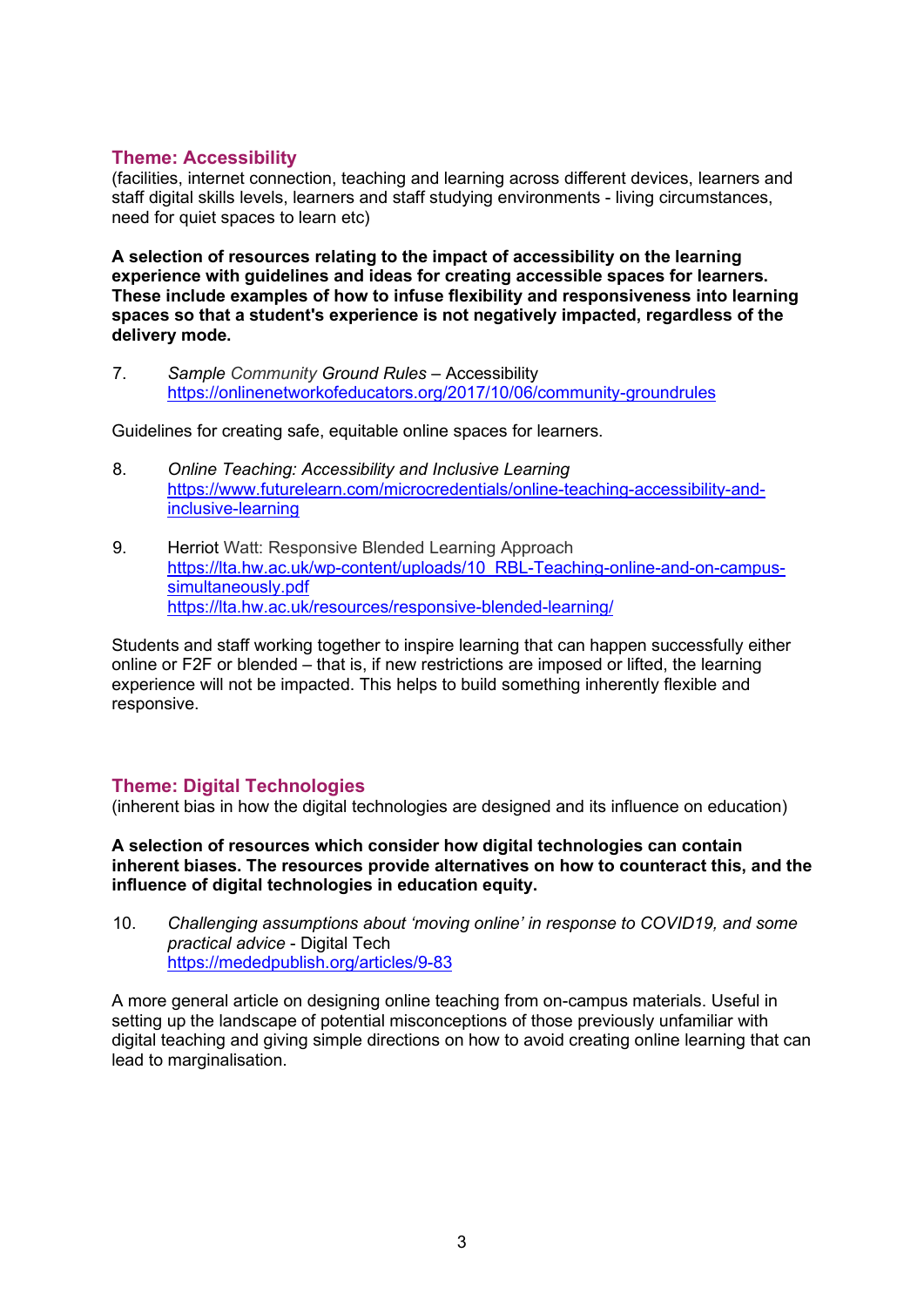#### **Theme: Datafication of education**

(issues relating to privacy, impact of neoliberal agendas on education - private sector encroaching on education sector, impact of technological advancements, for example algorithms, on how marginalised groups can be further - othered)

**The section focuses on the relationship between education, technology, surveillance and privacy. It explores the extent to which technology is being given a greater role in recording, interpreting and reporting on social and educational activity, often in the name of security, trustworthiness, and equity.**

- 11. [https://www.screeningsurveillance.com](https://www.screeningsurveillance.com/) Short movies created as part of a Big Data Surveillance Project at Queen's University in Canada.
- 12. <https://er.educause.edu/articles/2017/7/pedagogy-and-the-logic-of-platforms> An account of resistance in action.
- 13. [https://www.tandfonline.com/doi/pdf/10.1080/17439884.2019.1583672?needAccess=](https://www.tandfonline.com/doi/pdf/10.1080/17439884.2019.1583672?needAccess=true) [true](https://www.tandfonline.com/doi/pdf/10.1080/17439884.2019.1583672?needAccess=true) Paper arguing the idea of anonymity among online students, triggering reflections

relating to issues of privacy as well as platform capitalism in educational contexts.

- 14. [https://eprints.lancs.ac.uk/id/eprint/76458/1/STHV\\_final\\_author\\_version\\_introna.pdf](https://eprints.lancs.ac.uk/id/eprint/76458/1/STHV_final_author_version_introna.pdf) <http://oro.open.ac.uk/36594/2/ECE12B6B.pdf> Discusses the topic of learning analytics and privacy, providing a useful set of ideas to work with in thinking about how the issues we are looking at might apply specifically to education.
- 15. [https://www.ted.com/talks/cathy\\_o\\_neil\\_the\\_era\\_of\\_blind\\_faith\\_in\\_big\\_data\\_must\\_en](https://www.ted.com/talks/cathy_o_neil_the_era_of_blind_faith_in_big_data_must_end) [d](https://www.ted.com/talks/cathy_o_neil_the_era_of_blind_faith_in_big_data_must_end)

#### [https://www.socialcooling.com](https://www.socialcooling.com/)

The talk, in which algorithms are described as "opinions embedded in code". It urges the audience to look past the apparent objectivity of algorithms and see them as tools that primarily work to replicate the 'status quo' - often with many biases attached. The author argues that algorithms can be checked for fairness, and fixed.

16. [https://soundcloud.com/eetheducationesearcher/automated-surveillance-in](https://soundcloud.com/eetheducationesearcher/automated-surveillance-in-education-chris-gilliard)[education-chris-gilliard](https://soundcloud.com/eetheducationesearcher/automated-surveillance-in-education-chris-gilliard)

Talk about the automated forms of surveillance that are coming into colleges and universities – from 'online examination proctoring' to the use of 'Alexa' in classrooms. Why do people in EdTech seem reluctant to call out the harms arising from these technologies? Can we ever trust 'big tech' companies like Amazon? What hope is there for grassroots resistance against oppressive technologies in education?